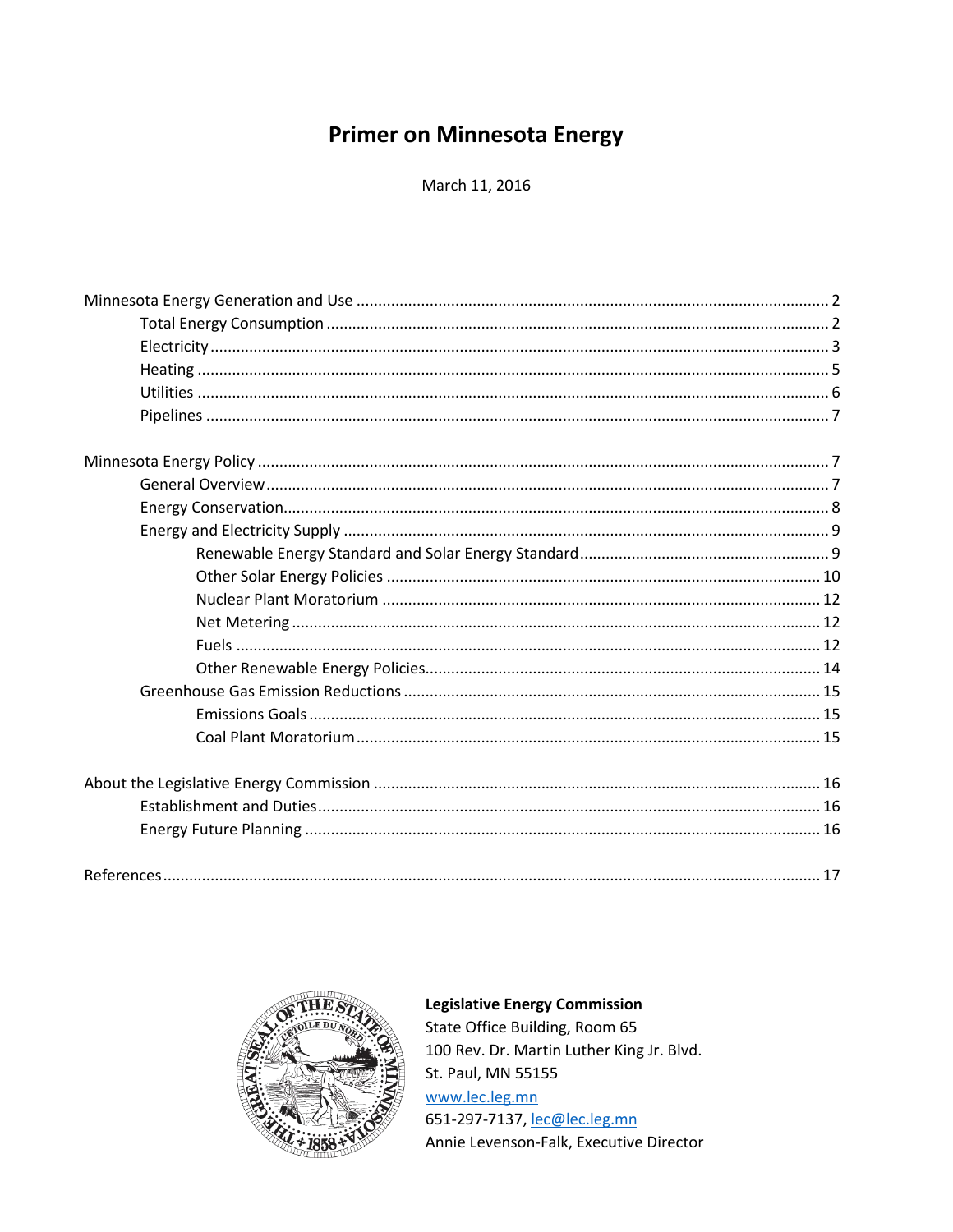**Total Energy Consumption** Figure 1 shows total energy use in Minnesota by source. This includes energy used for electricity transportation, heating, and all other purposes.

> More than half of energy is lost due to inefficiencies in its generation, delivery, and use. Much of this waste occurs in the form of heat escaping power plants and vehicle engines.

> The largest share of Minnesota energy is used in buildings (residential and commercial). About a quarter of total energy goes to transportation. However, because transportation fuel is relatively expensive, transportation accounts for half of spending on energy in Minnesota.

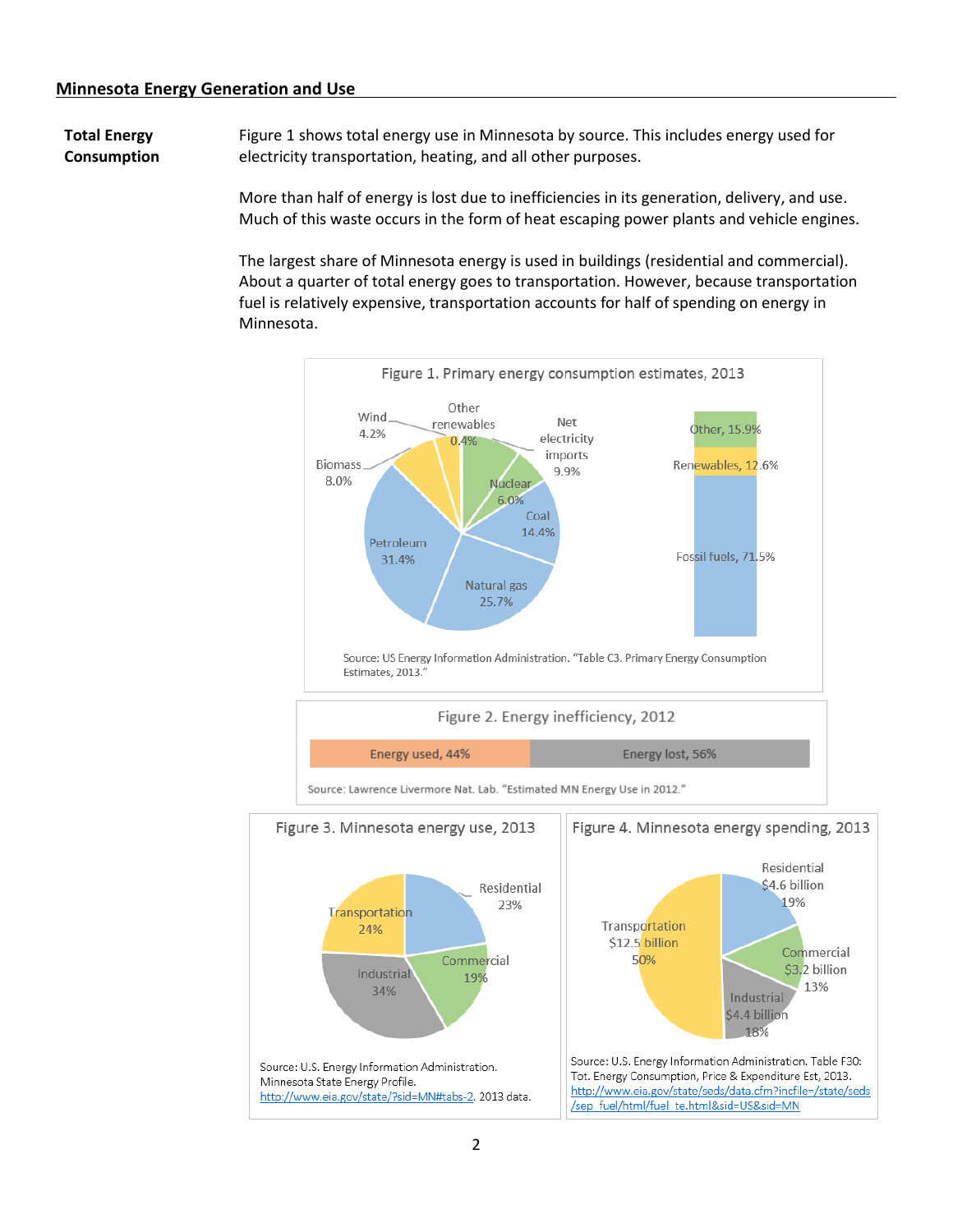#### **Electricity** Electricity generation



Minnesota wind generation has increased dramatically in the past decade, and coal's portion of generation has declined by nearly the same amount.

Minnesota natural gas generation is considerably lower than the national average. Natural gas generation in Minnesota is largely used to back up wind power; gas generators ramp down when the wind is blowing and back up when more power is needed.

Xcel Energy's two nuclear plants, Monticello and Prairie Island, make up nearly 25% of Minnesota's generation. Their operating licenses expire in 2030 and 2033/34, respectively.<sup>1</sup>

Minnesota solar generation, listed at zero in 2007, increased to 21,000 megawatt-hours (MWh) in 2014. This represents less than 1% of the total, but solar power is expected to grow rapidly in the next few years.

2012-13 were anomalous because Unit 3 of Xcel's Sherburne County (Sherco) plant was out of service until 2013, after suffering a massive failure in late 2011. A coal-powered generator with a capacity of 860 megawatts, Sherco 3 is Minnesota's largest generating unit.<sup>ii</sup> Its shutdown is reflected in the relatively lower share of coal power during these years.

Utilities both own generation resources (power plants, wind farms, etc.) and buy power from third parties in power purchase agreements (PPAs). Some utility customers also own on-site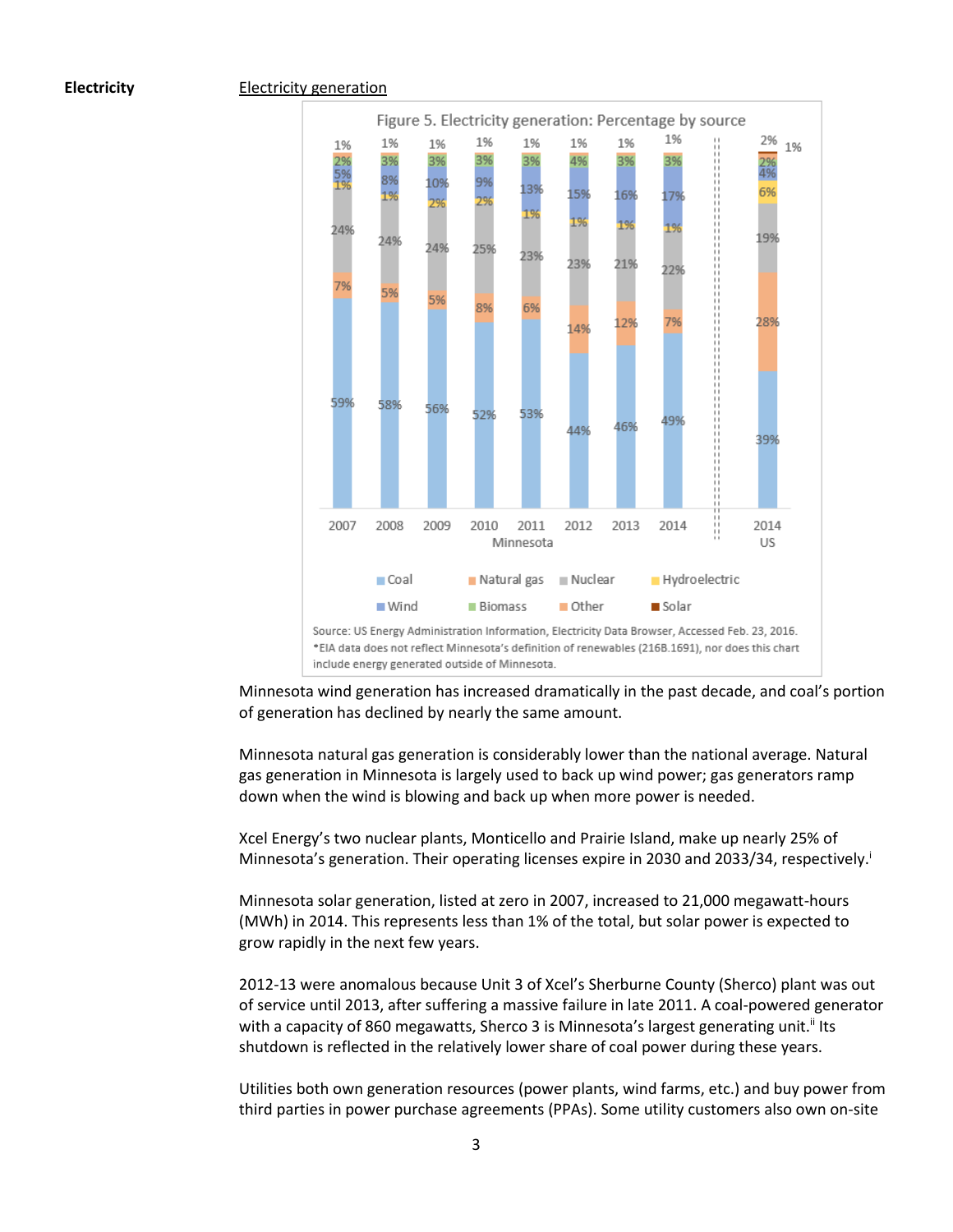generation, ranging from large industrial customers with combined heat and power facilities to residential rooftop solar photovoltaic. Regardless of whether a customer has on-site generation, they almost universally remain connected to and dependent on the grid.

Figure 5 shows only electricity generated in Minnesota; however, approximately 30% of the electricity used in Minnesota is imported from other states or Canada.<sup>iii</sup>

# The grid and the Midcontinent Independent System Operator (MISO)

Minnesota is part of a regional, national, and international electricity grid. In much of the U.S., regional transmission organizations (RTOs) exist to ensure the efficient and reliable transmission of power. Minnesota is covered by an RTO called the Midcontinent Independent System Operator (MISO), a nonprofit organization that coordinates electricity transmission in an area from Manitoba to the Gulf of Mexico.

MISO and other RTOs are comparable to air traffic controllers for electricity. MISO does not own any wires or electricity generation, but it manages the transmission system, coordinates maintenance of generation and transmission, and plans for transmission expansion in order to ensure reliability. MISO works on the transmission level – the high-voltage lines that carry electricity from where it's generated. Minnesota's distribution grids – the lower-voltage local power lines – are managed by local utilities.

MISO also operates competitive energy markets, on which power producers and utilities buy and sell electricity.



"Comparison of Transmission and Distribution Lines." [http://bit.ly/220DfP0.](http://bit.ly/220DfP0) Accessed March 9, 2016.

Participation in MISO is voluntary; utilities and power generators participate because regional coordination increases reliability and efficiency.

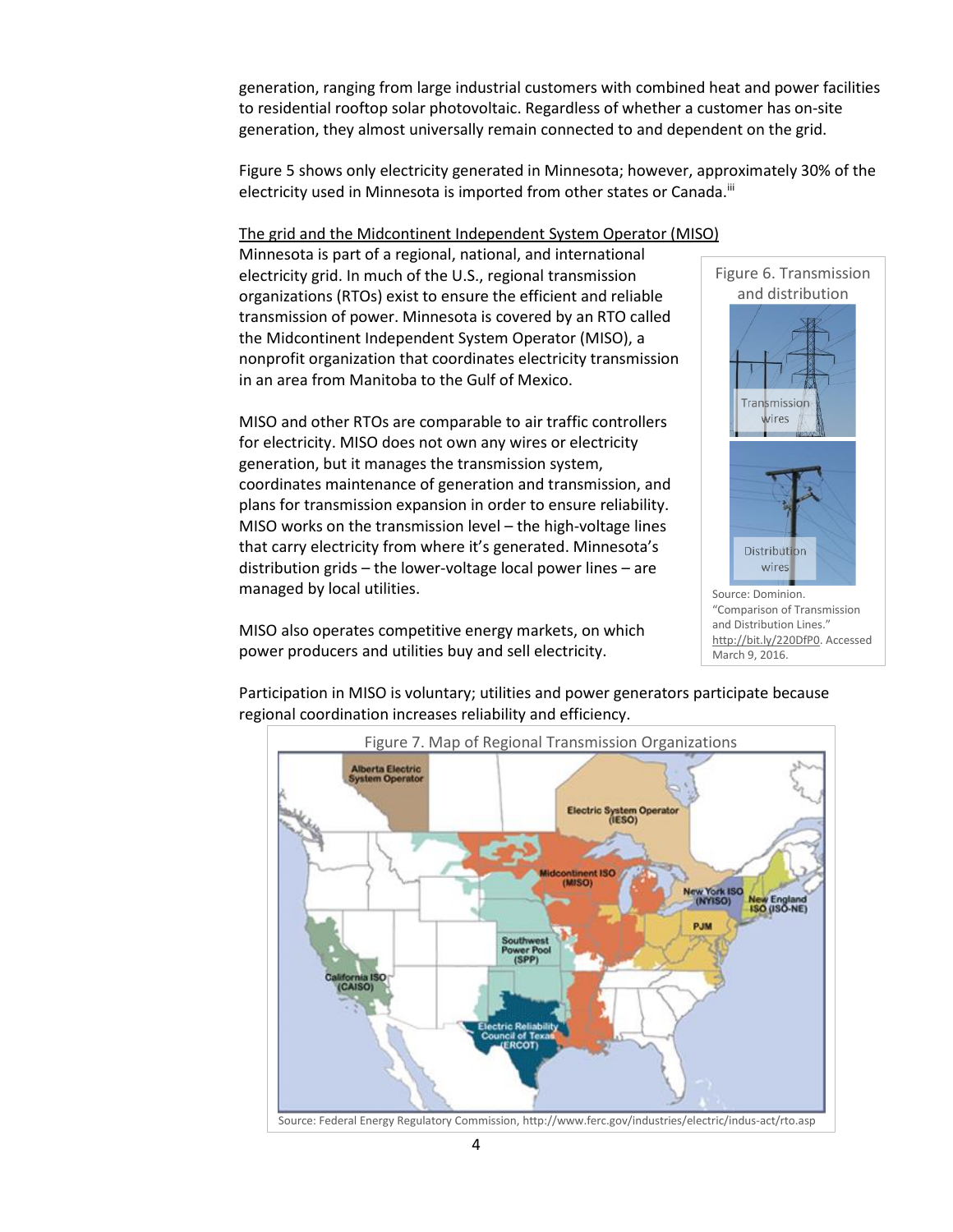**Heating Heating fuel use varies greatly** by geography. Natural gas is the most common source of home heating in Minnesota, but it is not available in all areas.

> These charts show primary heating fuel for Minnesota households, though many households use two or more fuels.



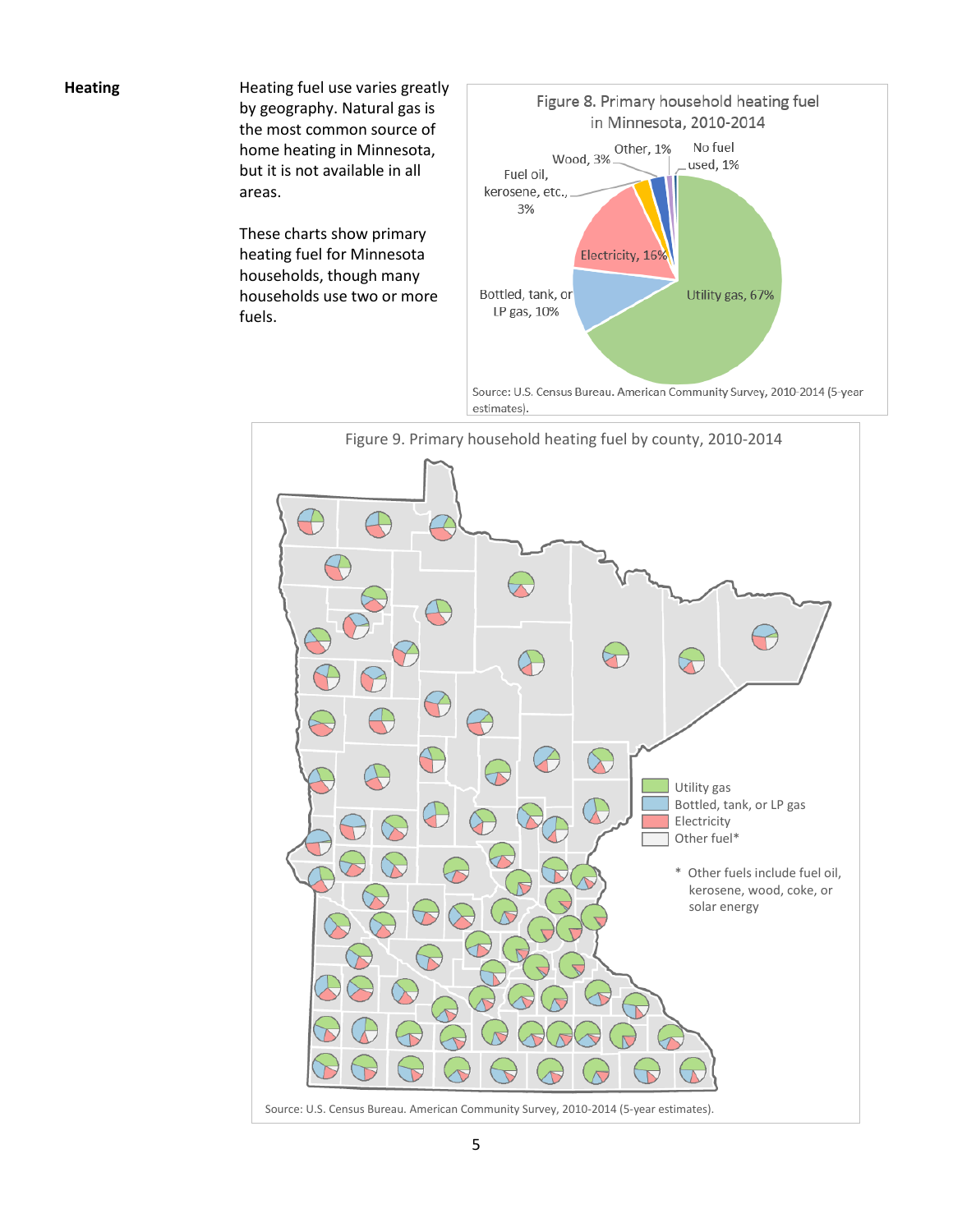**Utilities** There are three types of utilities in Minnesota:

- Investor-owned utilities (IOUs) are for-profit corporations and are regulated by the state Public Utilities Commission (PUC). In statute, IOUs are called "public utilities" (not to be confused with municipal utilities, which are sometimes referred to as "public power").
- Municipal utilities (munis) are nonprofit public entities. They are regulated by city councils or locally-appointed utility commissions. Municipal utilities mainly serve smaller population centers throughout the state, though munis also serve cities as large as Rochester.
- Cooperative utilities (co-ops or rural electric associations) are member-owned nonprofit organizations that serve rural areas. Co-op rates are governed by boards of directors elected by their members, unless the utilities opt to have the PUC regulate their rates. (Only one co-op, Dakota Electric, has chosen to be PUC rateregulated). Co-ops cover 85% of the land area in the state but account for only 18% of retail electricity sales.<sup>iv</sup>

### Electric utilities

Minnesota has a regulated electricity market, which means that electric utilities operate as monopolies in their designated service territories. Your electricity provider is determined by where you live, and utilities are required to provide all of the electricity needed by every customer in their service territory. (Alternatively, some states allow for retail competition.)

Minnesota utilities are vertically integrated, meaning that the utility owns all levels of the supply chain – generation; transmission of bulk, high-voltage power; and distribution of lower-voltage power to end users. However, utilities also purchase electricity in power purchase agreements (PPAs) with independent generators, and they send power over transmission lines owned by other organizations.

Municipal and cooperative utilities split the roles of generation and transmission from distribution. Distribution utilities own and operate local power lines, and these are the entities that bill customers. Distribution utilities may own some generation themselves, but they predominately purchase electricity. The electricity suppliers are called generation and transmission utilities (G&Ts) on the cooperative side and municipal power agencies on the municipal side. Great River Energy is Minnesota's largest G&T cooperative; it provides power to 28 member cooperatives. Y Minnesota Municipal Power Agency, Southern Minnesota Municipal Power Agency, and several others serve municipal distribution utilities.

Minnesota has:

- Four electric IOUs: Xcel Energy, Minnesota Power (Allete), Otter Tail Power, and Northwestern Wisconsin Electric.
- 125 municipal electric distribution utilities.
- $\bullet$  45 cooperative electric distribution utilities. $vi$

## Natural gas utilities

Unlike electric utilities, natural gas utilities have no universal service obligation, and not all areas have gas service. It is not financially feasible to provide gas service to communities that are located far from an interstate pipeline and do not have high population densities and/or large commercial or industrial customers. In some areas, pipelines are constrained by geographic and environmental features, such as rivers, wetlands, forest, or rocky geology that can't practically be crossed.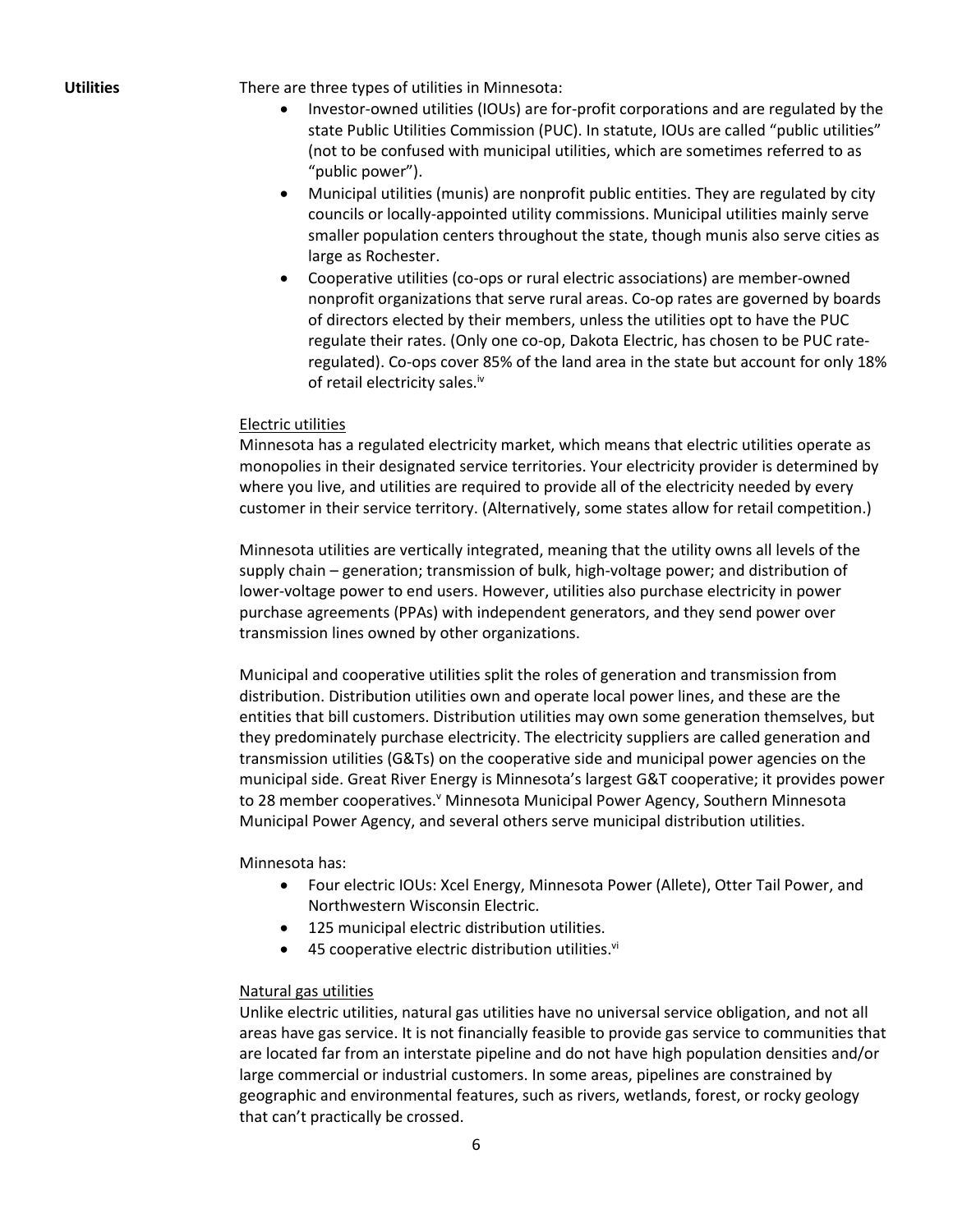Minnesota's natural gas distribution companies include:

- Five investor-owned utilities: CenterPoint Energy, Great Plains Natural Gas Company, Greater Minnesota Gas, Minnesota Energy Resources Corporation (MERC), and Xcel Energy. $V^{III}$
- $\bullet$  31 municipal gas utilities. $v^{iii}$
- A number of small companies. Companies serving fewer than 650 customers on a system, with fewer than 2,000 customers among all systems, are not required to be regulated.<sup>ix</sup>

There are no cooperative natural gas utilities in Minnesota.

**Pipelines** In Minnesota, 65,000 miles of pipelines transport natural gas, propane, anhydrous ammonia, crude oil, and refined oil products, such as gasoline and diesel. These products are imported from oil and natural gas fields in North Dakota, Alberta, and other areas for use in state, and they are pipe through Minnesota to customers in other states.

> Pipelines generally require two approvals from the Public Utilities Commission. A Certificate of Need determines the need for a large energy project, and whether the size, type and timing of the proposed pipeline will meet that need. A route permit is required for pipelines over 6 inches in diameter pumping hazardous liquids and pipelines designed to transport natural gas at a pressure exceeding 275 pounds per square inch. Additional state and federal permits may also be required, such as permits related to water quality. In its role as public advocate, the Department of Commerce's Division of Energy Resources evaluates all pipelines requiring a Certificate of Need.<sup>x</sup>

### **Minnesota Energy Policy**

# **General Overview** The major areas of energy law are:

- Minnesota Statutes, Chapter § 216A: Public utility regulators
- Minnesota Statutes, Chapter § 216B: Public utilities
- Minnesota Statutes, Chapter § 216C: Energy planning and conservation
- Minnesota Statutes, Chapter § 216E: Electric power facility permits
- Minnesota Statutes, Chapter § 216F: Wind energy conversion systems
- Minnesota Statutes, Chapter § 216G: Pipelines
- Minnesota Statutes, Chapter § 216H: Greenhouse gas emissions

The following sections provide more detail on some of the statutes that are frequently discussed at the legislature. This is not comprehensive of Minnesota energy policy.

Some of Minnesota's energy policies are standards (or mandates), while others are goals. Generally, standards call for an entity or entities to be accountable for meeting certain requirements, whereas goals set a policy directions for the state but hold no particular entities responsible for meeting targets.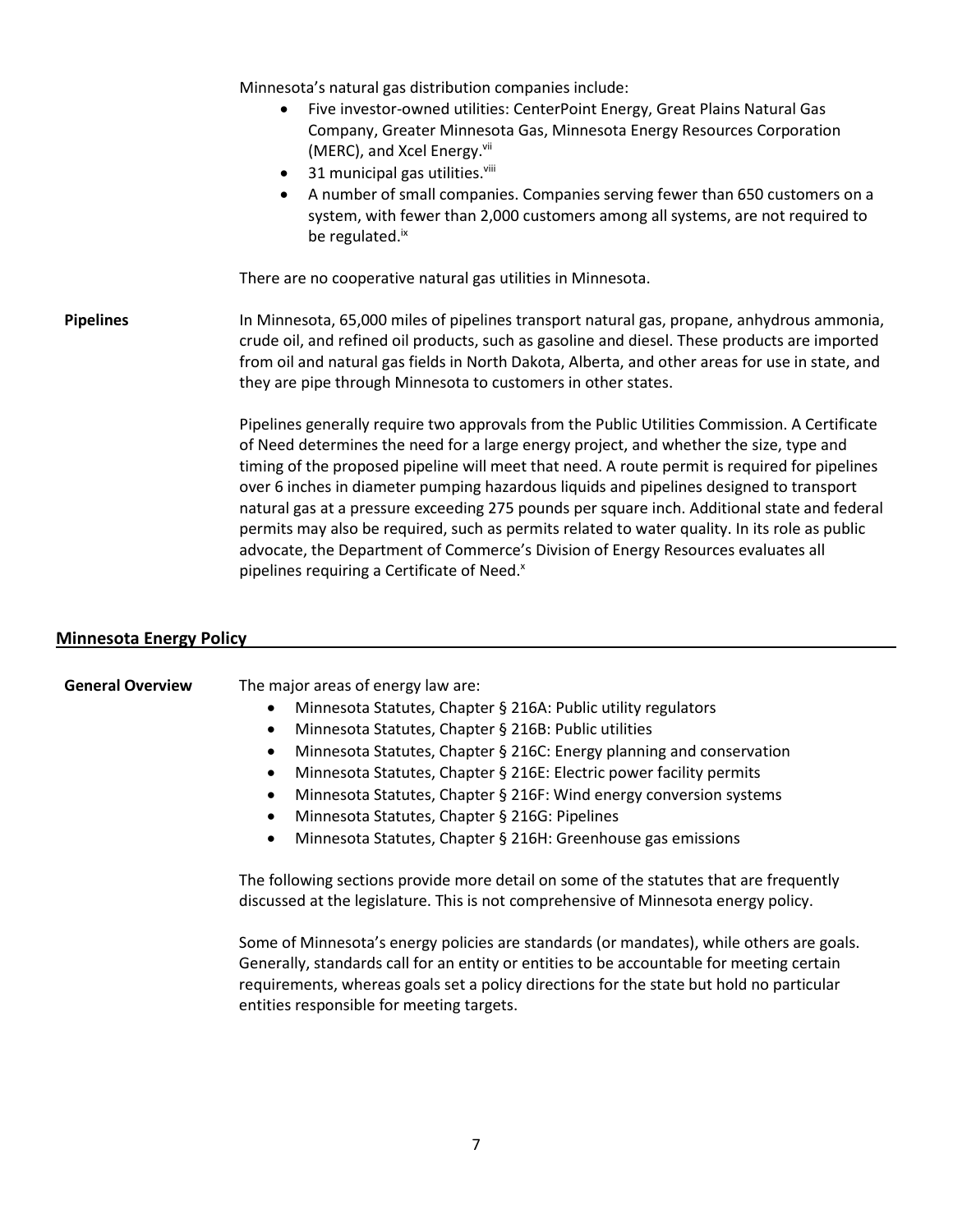#### **Energy Conservation** Energy Savings Goal (M.S. § 216C.05, subd. 2)

Establishes a state goal of annual energy savings equal to at least 1.5% of annual retail electricity and natural gas sales, to be achieved through cost-effective energy efficiency.

### Energy Conservation Improvement (M.S. § 216B.241)

The Conservation Improvement Program (CIP) requires each utility to meet energy savings goals of 1.5% of annual retail sales per year. Utilities may request this goal be adjusted as low as 1% per year based on their experience, customer types, and other factors, and utilities are not required to achieve the goal if it is not cost-effective. For electric utilities, at least 1% energy savings must come from customer-side efficiency improvements; the remaining 0.5% may come from electric utility infrastructure projects.

CIP also includes a requirement for minimum utility spending, but since the energy savings requirement was added in 2007, it is the savings requirement that drives utility action. $x^{i}$ Spending requirements are 0.5% of gross operating revenues for a natural gas utility, 1.5% for an electric utility, and 2% for a public electric utility that operates a nuclear plant (Xcel).

Utilities meet their energy savings goals by offering Conservation Improvement Programs to their customers, with incentives such as rebates on high-efficiency appliances, building envelope improvements, and process efficiency upgrades. Utilities must offer low-income programs and spend a minimum on these programs (0.2% of gross operating revenue for an electric utility or a municipal gas utility; 0.4% for a public gas utility). Programs are approved by the Department of Commerce. The Public Utilities Commission must allow the utilities they regulate to recover their expenses related to the program plus a financial performance incentive.

Large customers may be exempted from the Conservation Improvement Program – and from financial contributions to the program – if they demonstrate that they are taking conservation measures in their facilities.

According to a Department of Commerce report, from 2007-2014, CIP saved more than 55 billion kilowatt-hours at a cost of \$0.018 per kWh, and 206 trillion cubic feet of natural gas at \$1.64 per million cubic feet – significantly less than the cost of electricity or gas that would have otherwise been used. Combined, Commerce found the electric and natural gas conservation programs had a net benefit of more than \$3.4 billion over this period.<sup>xii</sup>

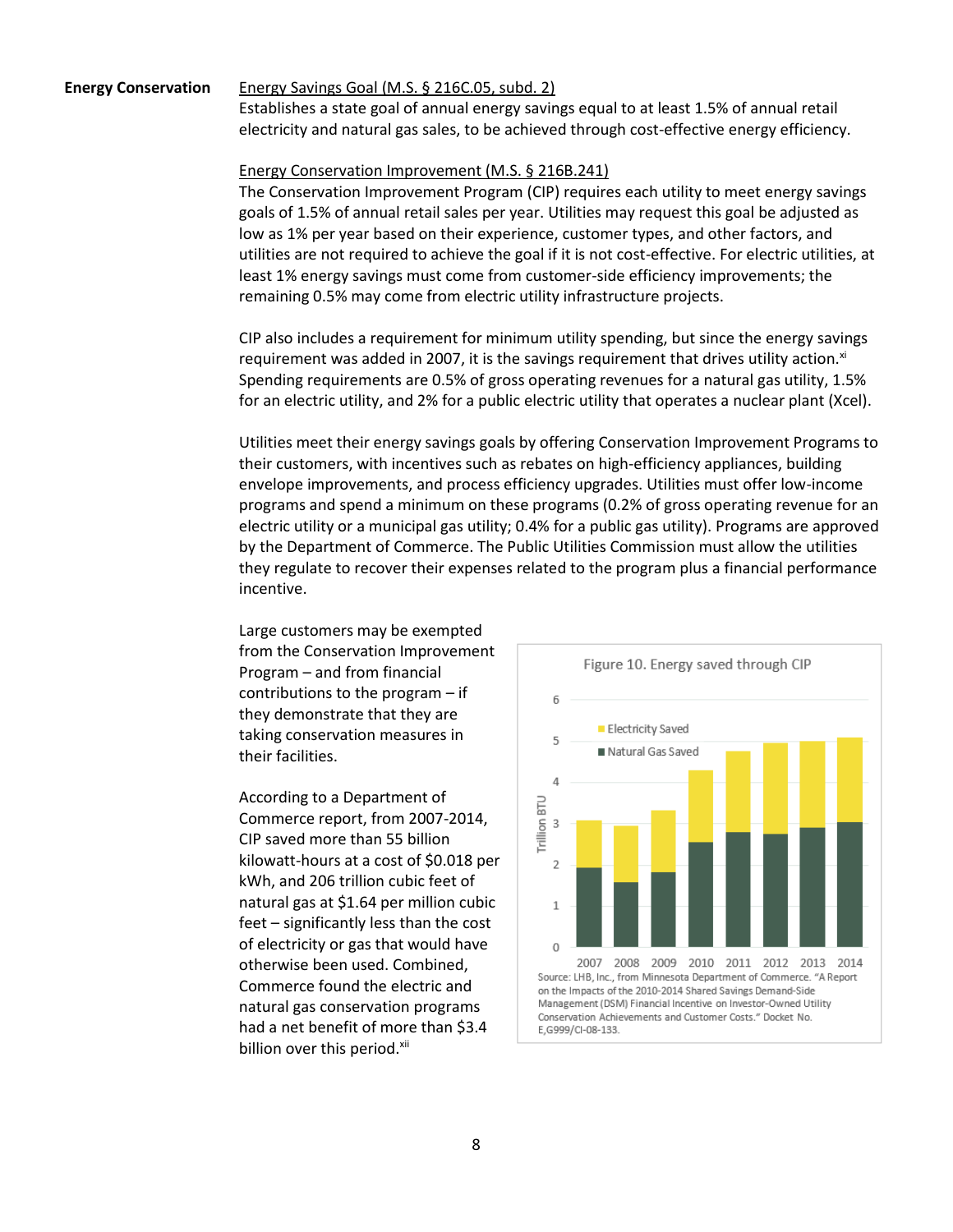# **Energy and Electricity Supply**

Renewable Energy Standard and Solar Energy Standard

Renewable Energy Objectives and Solar Energy Standard (M.S. § 216B.1691) The Renewable Energy Standard (RES) requires that each electric utility generate or procure a portion of their total retail electric sales from eligible renewable sources, increasing incrementally until 2025 (see Figure 11). The RES applies to all Minnesota utilities and is higher and accelerated for Xcel, as the owner of nuclear generation. Eligible renewable sources are: solar, wind, small hydroelectric (capacity of less than 100 MW), hydrogen generated from a renewable resource, and biomass. Note that electricity from large hydroelectric dams does not qualify as renewable.

Investor-owned utilities are also required to meet an additional solar energy standard (SES) of 1.5% by 2020, with at least 10% of that amount coming from small solar photovoltaic systems (capacity of 20 kW of less). The SES was passed in 2013.

Utilities are on track to meet the renewable energy standard. Twenty-one percent of the electricity generated in Minnesota in 2014 was renewable, up from just 8% in 2007. Solar power comprised less than 1% of generation in 2014 but is growing quickly, and progress toward the SES will become clearer over the next couple years.

| Figure 11. Renewable electricity requirements, summarized |                                                 |                    |          |
|-----------------------------------------------------------|-------------------------------------------------|--------------------|----------|
|                                                           | Xcel                                            | Other IOUs         | Non-IOUs |
|                                                           | 15%                                             |                    |          |
| 2012                                                      | 18%                                             | 12%                |          |
| 2016                                                      | フト%                                             | 17%                | 17%      |
|                                                           | $\frac{1}{2}$ 30% + 1.5% solar 20% + 1.5% solar |                    | ንበ%      |
|                                                           |                                                 | $25% + 1.5%$ solar |          |



Renewable Energy Certificates (RECs): Once electricity is put onto power lines, there is no way to distinguish renewably generated electrons from any other power on the grid. For that reason, renewable generation is measured with RECs. One REC represents the environmental attributes of one megawatt-hour of renewable power. Utilities demonstrate they are meeting the RES by retiring RECs. Utilities can get RECs from renewable generation they own or purchase, or they can buy RECs from other power generators "unbundled" from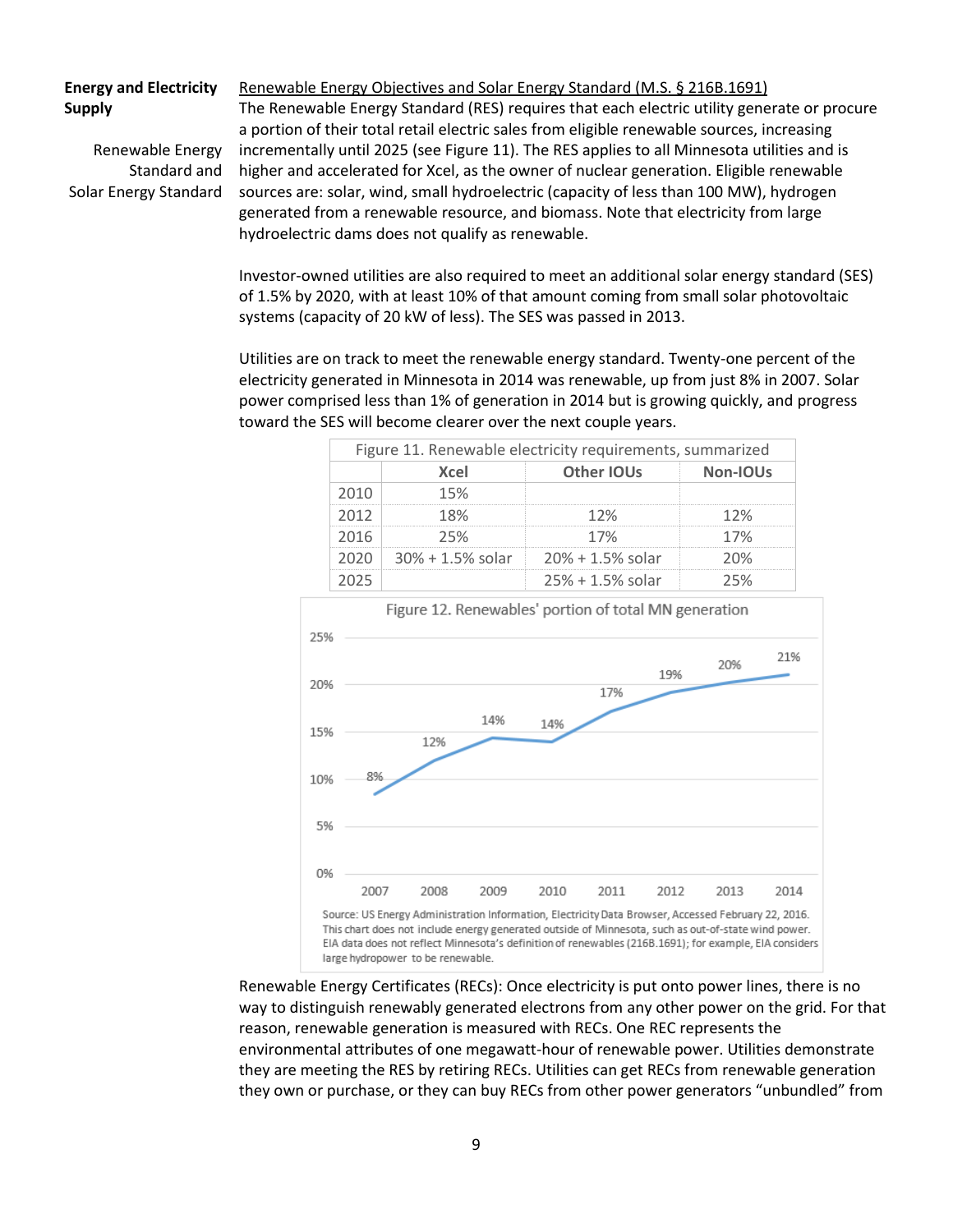power purchases. Tracking RECs prevents any unit of renewable power from being doublecounted even as the actual electricity may be bought and sold independently.

The Department of Commerce submits an RES compliance report to the Legislature in January of each odd-numbered year.

Other Solar Energy Solar Energy Goal (M.S. § 216B.1691, subd. 2f) Policies Establishes a goal that 10% of retail electric sales in Minnesota be generated by solar energy by 2030.

#### Made in Minnesota Solar Incentive Program (M.S.§ 216C.411-416)

\$15 million per year is available for 10 years for incentives to install Minnesota-made solar thermal or solar electric photovoltaic (PV) systems with a capacity of under 40 kW. \$250,000 of the total funds incentives for solar thermal systems, which convert sunlight directly to thermal energy for heating or cooling. The remainder goes to solar PV, which uses sunlight to generate electricity.

The incentive is financed from two sources:

- 1. Investor-owned electric utilities contribute 5% of the minimum they are statutorily required to spend on energy conservation programs.
- 2. The balance comes from Xcel's Renewable Development Fund.

Owners of qualifying solar PV systems receive a production incentive (per kilowatt-hour generated) at amounts determined by the Department of Commerce. The incentive amount is based on several factors, including the installed cost of the system, and may be revised annually. The 2016 incentives range from \$0.13/kWh to \$0.30/kWh depending on the manufacturer and whether the installation will be residential, commercial for-profit, or tax exempt/nonprofit/government. Applicants enter a lottery to receive incentives, and only electric customers of Xcel, Minnesota Power and Otter Tail Power are eligible to apply. As of March 2016, five manufacturers have been certified for the program: tenKsolar, Silicon Energy, itek Energy, Heliene, and Saga Solar.<sup>xiii</sup>

The solar thermal rebate amounts are set in statute: 25% of the installed cost up to a maximum of \$2,500 for residential systems, \$5,000 for multifamily systems, and \$25,000 for commercial systems. It is open to utility customers throughout the state, with preference given to customers of the investor-owned utilities.



*[content/uploads/2016/01/Ten-K-](http://tenksolar.com/wp-content/uploads/2016/01/Ten-K-Solar_AllianceProgramOverview_ebook.pdf)[Solar\\_AllianceProgramOverview\\_ebook.pdf;](http://tenksolar.com/wp-content/uploads/2016/01/Ten-K-Solar_AllianceProgramOverview_ebook.pdf) Silicon Energy[, http://silicon-energy.com/.](http://silicon-energy.com/)* 

Figure 14. Solar thermal systems

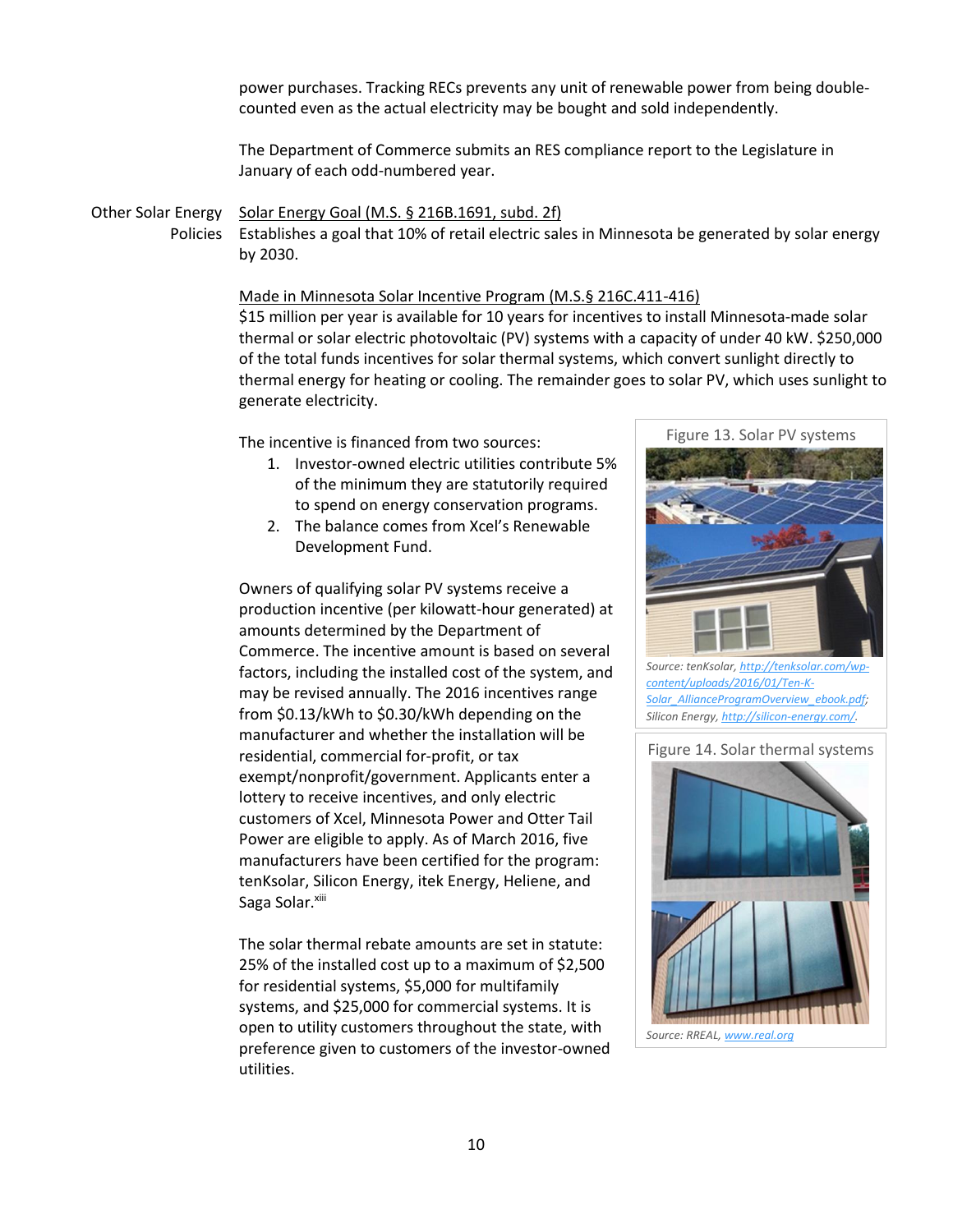#### Community Solar Gardens (M.S. § 216B.1641)

A community solar garden sells solar-generated electricity to subscribers who purchase a portion of its output. It allows access to solar energy by renters and property owners who cannot afford to install their own solar systems or whose property may be unsuitable for a solar installation. To date, community solar gardens have been most often owned by private developers, though some are utility-owned. Under this statute, which passed in 2013, Xcel Energy is required to have a community solar program; other utilities may offer programs by choice.

Xcel Energy's program is required to purchase electricity from community solar gardens that meet certain criteria, including having a capacity of no more than one megawatt and having at least 5 subscribers, with no single subscriber taking more than 40% of the garden's output, and no subscriber purchasing more than 120% of their average annual electricity consumption. The solar gardens can be owned by Xcel or any other entity that contracts to sell the electricity to Xcel. There is no limit on the number of generation capacity or solar gardens in the program. Xcel's community solar garden program must be approved by the Public Utilities Commission.

The number and cumulative capacity of gardens proposed for Xcel's program to date has far surpassed expectations. Xcel began accepting applications on December 12, 2014; by June 23, 2015, it had received applications for projects totaling 912 MW.<sup>xiv</sup> The program has been slow to start, as details were worked out in PUC proceedings, but is expected to be a significant source of solar power in coming years.

House Research published a brief with updates on Xcel's community solar program in February 2016: [http://www.house.leg.state.mn.us/hrd/pubs/solargarden.pdf.](http://www.house.leg.state.mn.us/hrd/pubs/solargarden.pdf)

#### Value of Solar Tariff (M.S. § 216B.164, subd. 10)

The value of solar (VOS) tariff is a per-kilowatt-hour rate that a public utility may use to compensate its customers who have solar generation. The VOS is set according to a PUCapproved methodology that reflects the value that solar energy represents to the utility, its customers and society, incorporating savings that accrue from avoiding construction of new power plants and transmission lines, reducing power line losses, and many other factors. A utility that uses the VOS tariff plugs the applicable values for its system into the approved methodology, resulting in a tariff that is unique to that utility.

If a utility chooses the VOS tariff, customers with solar generation are charged the applicable retail rate for all electricity consumed, then given a bill credit for solar power generated at the VOS rate. Utilities that use the VOS must recalculate it each year according to the established methodology – but the utility generally must contract with solar generators for at least 20 years, using the per-kilowatt-hour rate from Year 1 for the life of the contract.

If a utility does not choose the VOS, customers with power generation are compensated according to the net metering statute (see below). To date, no utility has elected to offer a tariff based on the value of solar.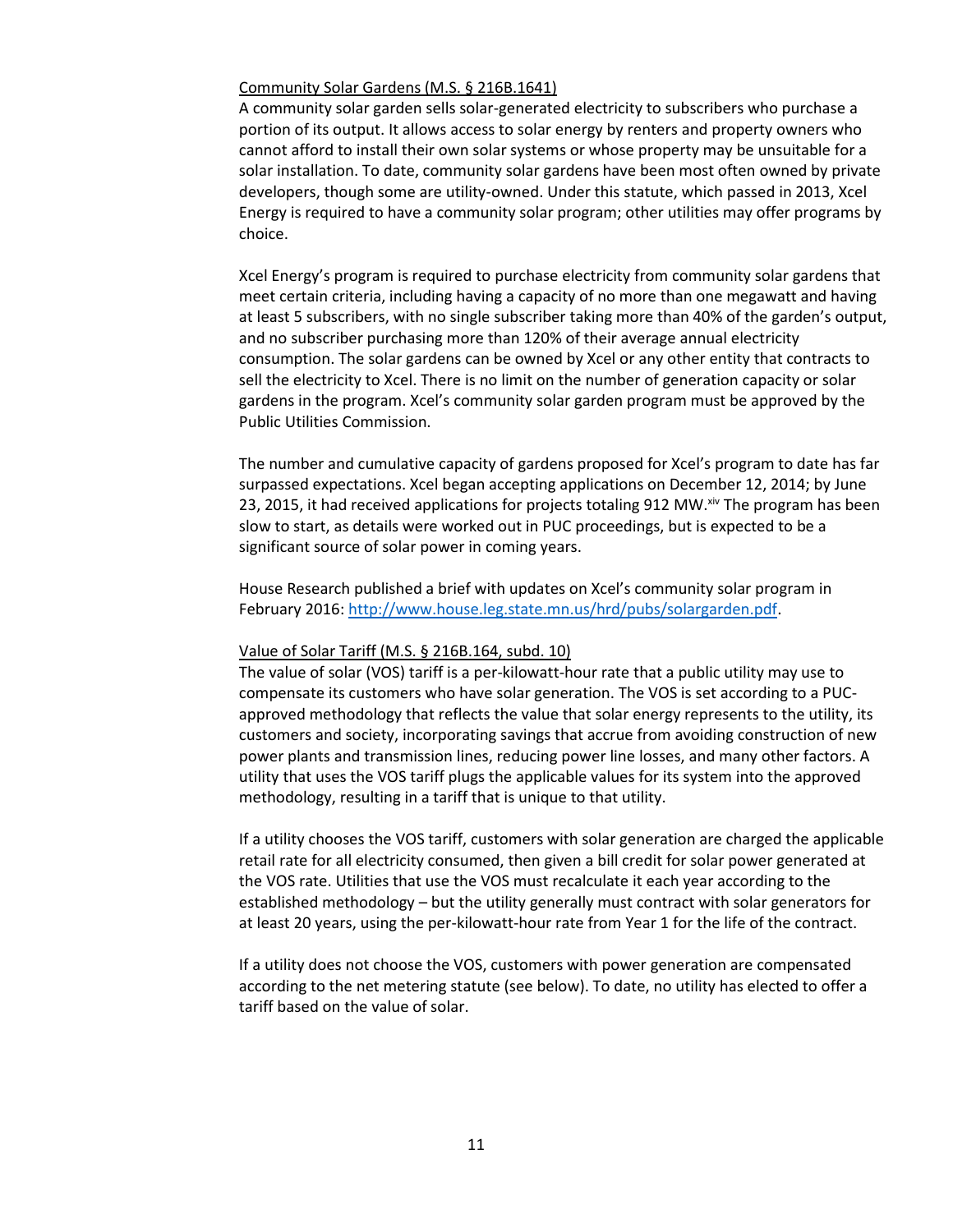Xcel Solar Energy Incentive Program (M.S. § 116C.7792)

For five years beginning in 2014, Xcel Energy must provide production incentives for small solar energy systems. \$5 million per year is allocated from the Renewable Development Fund for this program. Qualifying solar energy systems have a capacity of no more than 20 kW, are sized to less than 120% of the customer's on-site energy consumption, and are not receiving an incentive through the Made in Minnesota program. The incentive is paid for 10 years.

Nuclear Plant Nuclear Plant Moratorium (M.S. § 216B.243, subd. 3b)

Moratorium The Public Utilities Commission is prohibited from issuing a certificate of need for the construction of a new nuclear power plant. Any certificate of need for additional storage of spent nuclear fuel for a facility seeking a license extension shall address the impacts of continued operations over the period for which approval is sought.

Net Metering Net Energy Metering (M.S. § 216B.164) "Net metering" is a method of compensating utility customers for electricity they generate and feed into the utility's grid – for example, rooftop solar panels or a small wind turbine. Under net metering, the amount of electricity a customer generates is subtracted from the amount of power the customer uses, and the customer is billed for that net energy use. $1$ 

> Minnesota law provides for net metering of facilities up to 40 kW capacity for cooperative and municipal utilities and up to 1,000 kW capacity for investor-owned utilities. If a customer produces more electricity than they use, they are compensated at a rate reflecting the utility's avoided cost that is set by the Public Utilities Commission or, for qualifying facilities under 40 kW capacity, at the average utility retail rate.

> Cooperative and municipal utilities are permitted to charge an additional fee to recover fixed costs not already paid for through a customer's existing billing arrangement, under a provision that passed in 2015. The fee must be "reasonable and appropriate" based on the utility's most recent cost of service study, and this study must be made available for review by a customer upon request. This fee is intended to protect the economic health of utilities when customers' bills are less than the cost of electric service provided to their properties. This can occur because a portion of the utility's fixed costs are covered by customers' perkilowatt-hour electric rates, and customers' power generation reduces their usage charges.

### Fuels Biofuel Content Mandate (M.S. § 239.791)

 $\overline{a}$ 

Under this statute, gasoline for sale in Minnesota must contain either:

- The greater of (a) 10% conventional biofuel (derived from cornstarch) or (b) the maximum percent of conventional biofuel authorized by the U.S. EPA., or
- 10% of a non-conventional biofuel (not derived from cornstarch).

Conventional biofuel must comprise no less than the portion specified below:

| July 1, 2013    | 90%        |
|-----------------|------------|
| January 1, 2015 | 80%        |
| January 1, 2017 | 70%        |
| January 1, 2020 | 60%        |
| January 1, 2025 | no minimum |

<sup>&</sup>lt;sup>1</sup> Under the federal Public Utility Regulatory Policy Act (PURPA, 1978), utilities must purchase electricity from cogeneration facilities and from facilities with capacity of 80 MW or less that are primarily fueled by biomass or other renewables, waste, or geothermal.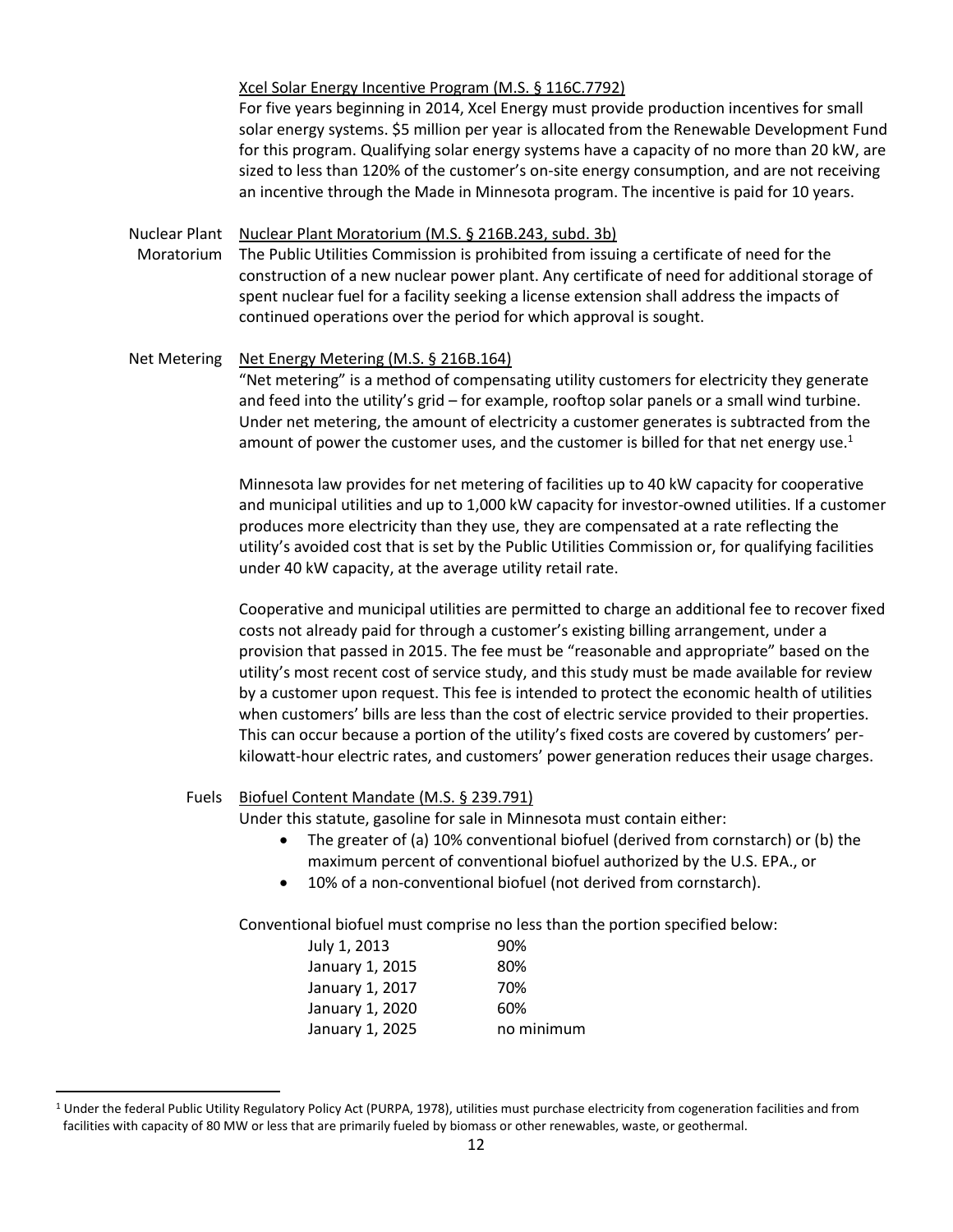Biodiesel Content Mandate (M.S. § 239.77)

With a few exceptions, diesel for sale in Minnesota for use in internal combustion engines must contain an increasing portion of biodiesel.

| September 29, 2005 | 2%  |
|--------------------|-----|
| May 1, 2009        | .5% |
| May 1, 2012        | 10% |
| May 1, 2018        | 20% |

The above minimums apply to April-September; in October-March, the minimum is 5%. A lower biodiesel content is used in colder months to avoid the fuel gelling.

The above minimums become effective on the date specified only if the commissioners of agriculture, commerce and pollution control publish a notice at least 270 days in advance; testing, supply and infrastructure needs have been met; and at least 5% of the necessary biodiesel will be produced from a biological resource other than an agricultural resource traditionally grown or raised in Minnesota (for example algae, waste oil, or tallow).

The 2012 increase went into effect in 2014. It was delayed due to inadequate blending infrastructure in the southwestern area of the state and inadequate regulatory protocol for Minnesota Weights and Measures enforcement.<sup>xv</sup>

#### Petroleum Replacement Goal (M.S. § 239.7911, subd. 1)

Establishes a goal that biofuel comprise an increasing portion of total gasoline for sale in the state:

| 2015 | 14% |
|------|-----|
| 2017 | 18% |
| 2020 | 25% |
| 2025 | 30% |

#### Fossil Fuel Reduction Goal (M.S. § 216C.05, subd. 2)

Establishes a goal of reducing per capita fossil fuel use 15% by 2015. The statute does not specify a baseline year, but it passed in 2007.

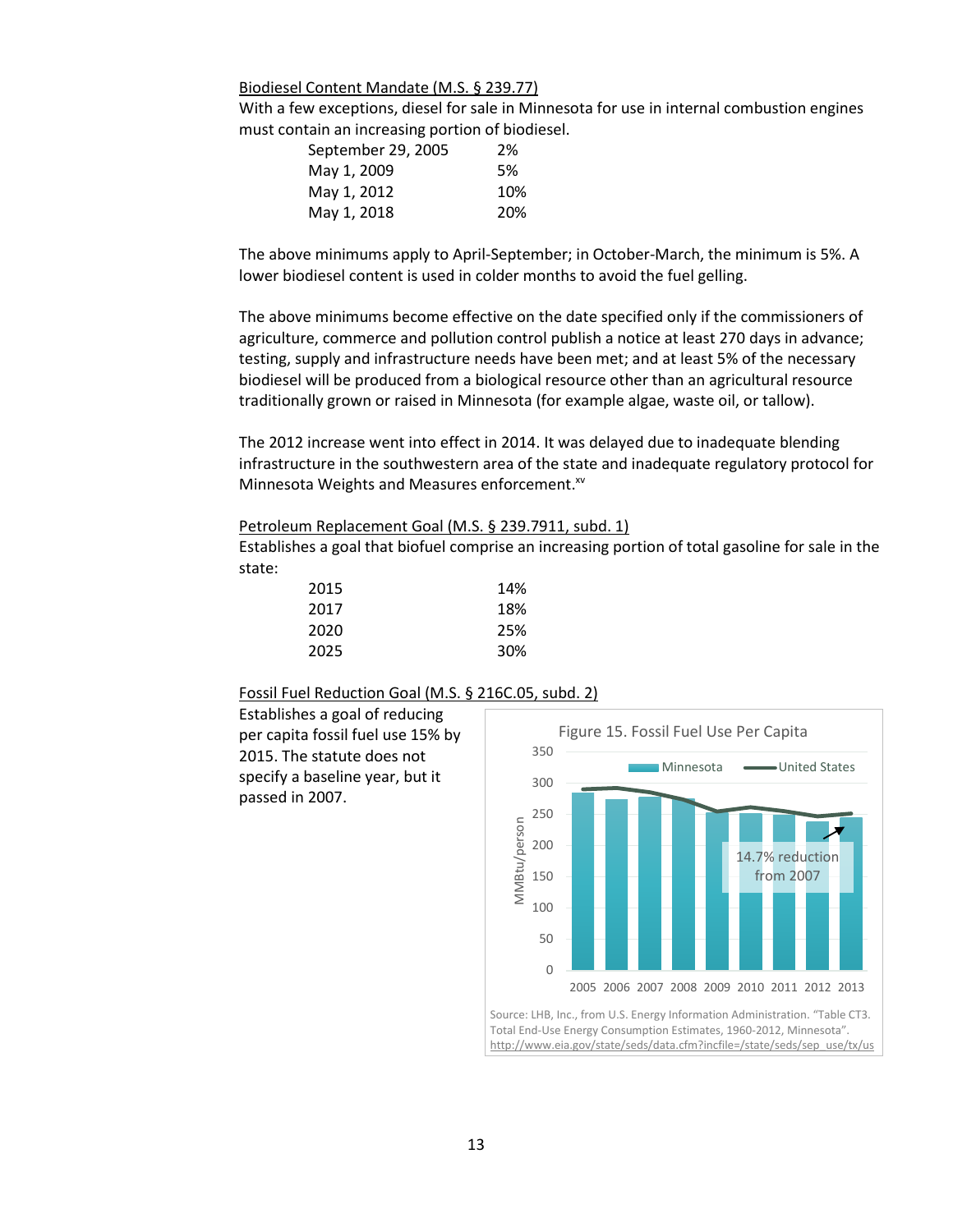# Other Renewable Renewable Development Fund (M.S. § 116C.779, subd.1)

Energy Policies Xcel Energy must set aside money for the Renewable Development Fund (RDF) each year in exchange for storing spent nuclear fuel: \$500,000 per dry cask stored at its Prairie Island nuclear plant and \$350,000 per dry cask at its Monticello plant. When the nuclear plants are no longer in operation, the Public Utilities Commission can require Xcel to contribute \$7.5 million (for Prairie Island) or \$5.2 million (for Monticello) per year if it finds that Xcel has not made a good faith effort to remove the spent fuel to a site out of state. As of August 2014, Xcel stored 38 casks at Prairie Island and 15 casks at Monticello; it plans to eventually store 64 and 30, respectively.<sup>xvi</sup>

The RDF can provide funds for the following purposes:

- To increase the market penetration within the state of renewable electric energy resources at reasonable costs.
- To promote the start-up, expansion, and attraction of renewable electric energy projects and companies within the state.
- To stimulate research and development within the state into renewable electric energy technologies.
- To develop near-commercial and demonstration scale renewable electric projects or electric infrastructure delivery projects if those delivery projects enhance the delivery of renewable electric energy.

The RDF account is managed by Xcel. Funding is provided in an RFP process, with recommendations from an Advisory Committee. Funding cycles have occurred every 2-6 years since 2001. Additionally, the legislature has from time to time allocated a portion of RDF funds directly, including for the Made in Minnesota solar incentive program.

Since the fund's inception, Xcel has contributed more than \$280 million. In 2015, this cost customers \$0.000563 per kWh, or about \$0.42 per month for an average customer using 750 kWh per month.<sup>xvii</sup>

# Renewable Energy Goal (M.S. § 216C.05, subd. 2)

Establishes a goal that 25% of the total energy used in the state be derived from renewable energy resources by the year 2025.

# Twenty-five by twenty-five goal (M.S. § 41A.11)

Establishes a goal that by January 1, 2025, the state's agricultural, forestry and working lands provide from renewable resources at least 25% of the total energy consumed in the state while continuing to produce safe, abundant and affordable food, feed and fiber.

# Property-Assessed Clean Energy (M.S. § 216C.435-436)

The PACE program allows cities and counties to make clean energy financing available to property owners so that property owners repay the loan through their property tax bills.

# Renewable Energy Equipment Grant Program (Laws of MN 2015 1<sup>st</sup> spec. session, ch. 1, art. 1, sec. 8, subd. 7)

For fiscal years 2016 and 2017, \$150,000 per year is available to providers of low-income weatherization services to install renewable energy equipment in households that are eligible for weatherization assistance under Minnesota's weatherization assistance program state plan.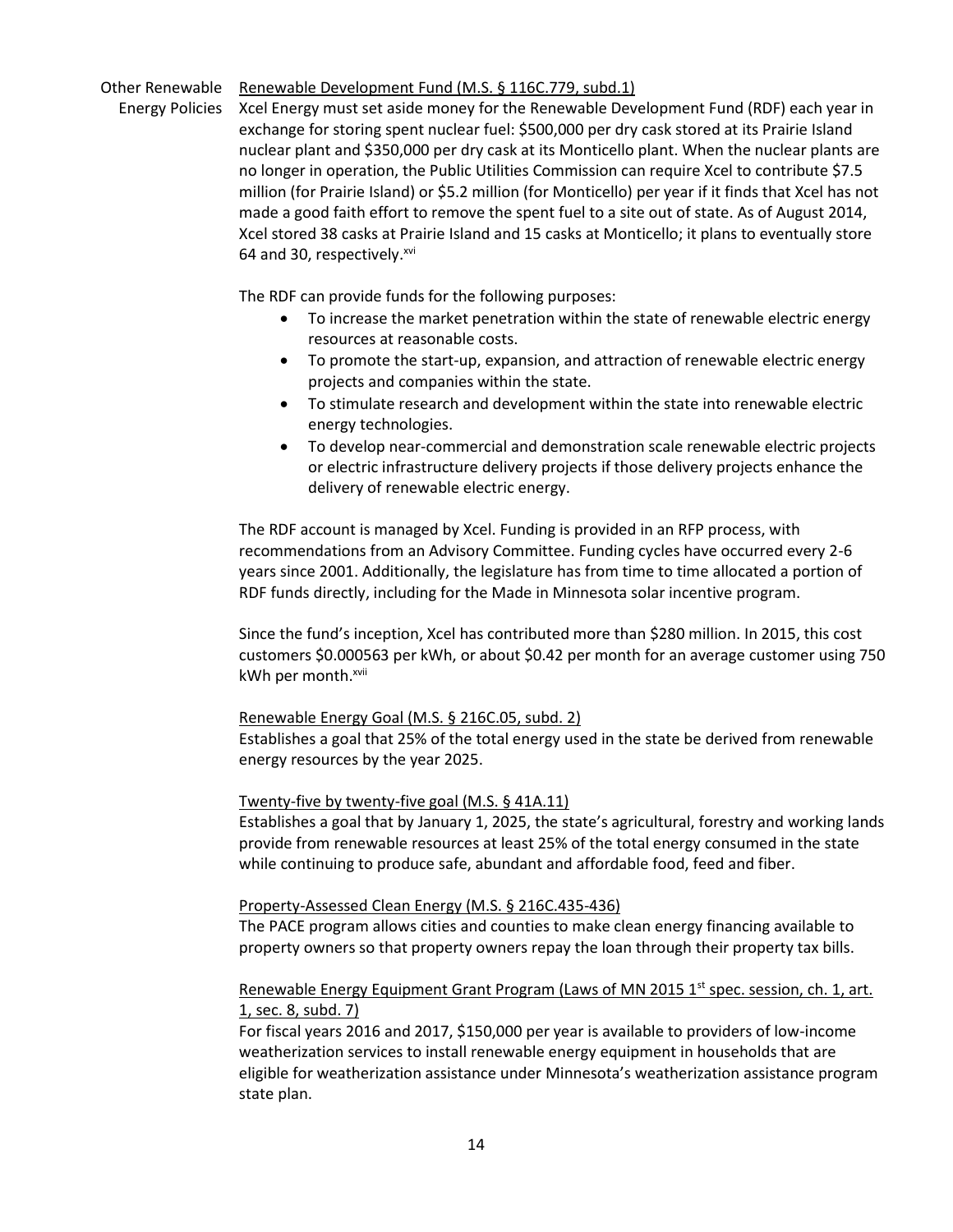| <b>Greenhouse Gas</b>       | Greenhouse Gas Emissions-Reduction Goal (M.S. § 216H.02) |                                                                                             |  |
|-----------------------------|----------------------------------------------------------|---------------------------------------------------------------------------------------------|--|
| <b>Emissions Reductions</b> |                                                          | Establishes goals to reduce total greenhouse gas emissions across all sectors in Minnesota: |  |
|                             | 2015                                                     | 15% below 2005 levels                                                                       |  |
| <b>Emissions Goals</b>      | 2025                                                     | 30% below 2005 levels                                                                       |  |
|                             | 2050                                                     | 80% below 2005 levels                                                                       |  |

Data is only available up to 2012, but Minnesota is not believed to have met the 2015 goal, and the state is even farther off track for 2025.

Between 2005 and 2012, greenhouse gas emissions declined 7%. Electricity and transportation are the largest sources of greenhouse gas emissions, at 31% and 25% respectively. However, the electric sector has also seen the largest proportional reduction of emissions.<sup>xviii</sup>

The Pollution Control Agency reports to the Legislature on progress toward these goals in January of each odd-numbered year.



# Coal Plant Long-term increased emissions from power plants prohibited (M.S. § 216H.03, subd. 3) Moratorium This statute prohibits the construction of new coal power plants in Minnesota, the importation of power from new coal plants located out of state, and new long-term power purchase agreements for coal power.

The state of North Dakota has taken Minnesota to court over this law. In 2014, a federal court declared the law unconstitutional, finding that it violates the U.S. Constitution's Commerce Clause by regulating power generation in other states. Minnesota has appealed this ruling.<sup>xix</sup>

Whether or not the law stands may not have a large effect on new coal power. Since the law passed in 2007, U.S. EPA issued a rule limiting carbon emissions from new coal plants. The EPA rule would basically require carbon capture and storage to be part of any newly constructed coal plant, and this technology has not yet proven commercially viable.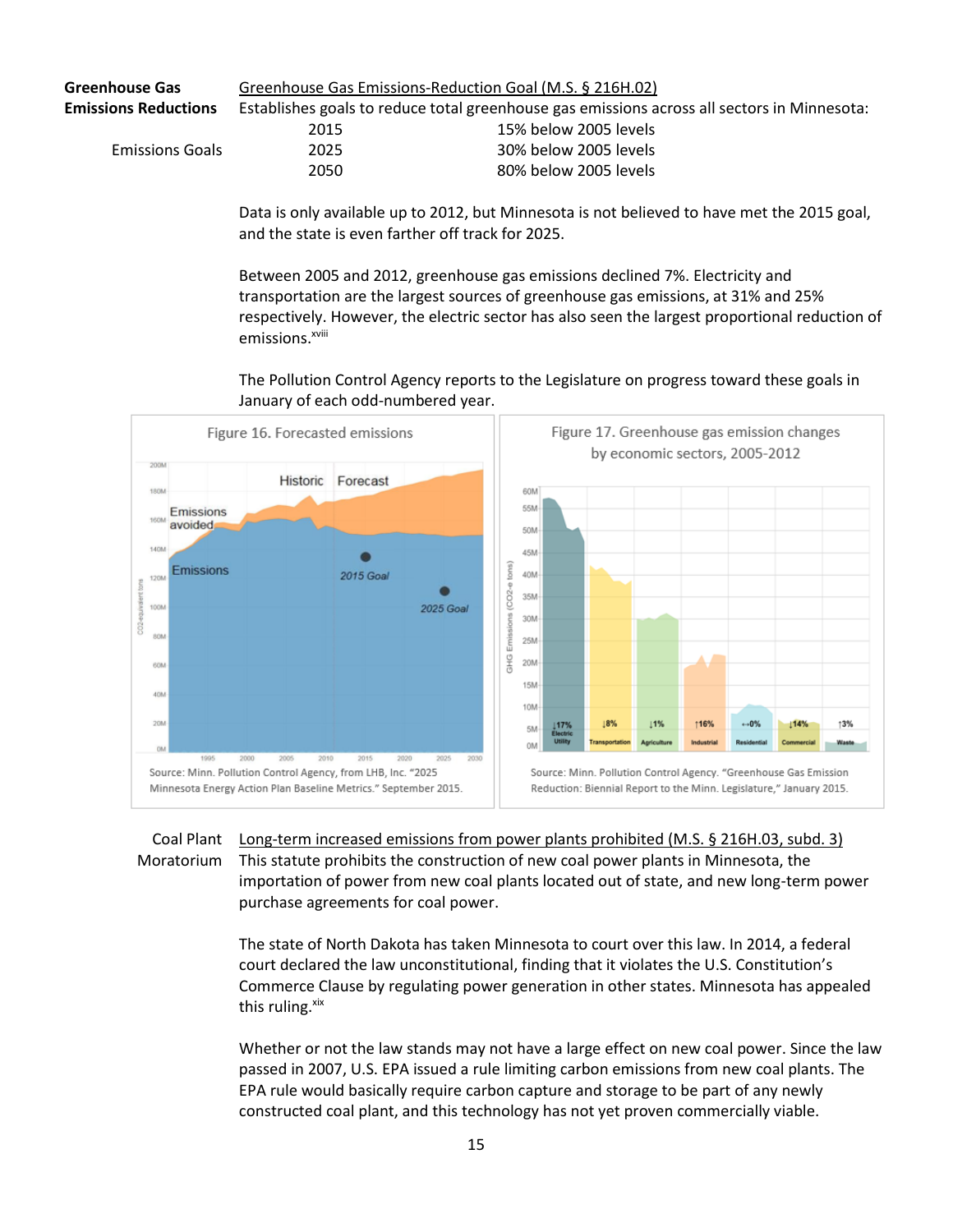| <b>Establishment and</b><br><b>Duties</b> | Legislative Energy Commission (M.S. § 3.8851)<br>The Legislative Energy Commission (LEC) consists of 10 members of the House of<br>Representatives and 10 members of the Senate, including the energy policy committee<br>chairs; members from the committees on environmental policy, agriculture policy, and<br>transportation policy; and members of the NextGen Energy Board.                                                                                                                                                                                                                                            |  |  |  |
|-------------------------------------------|------------------------------------------------------------------------------------------------------------------------------------------------------------------------------------------------------------------------------------------------------------------------------------------------------------------------------------------------------------------------------------------------------------------------------------------------------------------------------------------------------------------------------------------------------------------------------------------------------------------------------|--|--|--|
|                                           | According to this statute, the commission:<br>"Shall continuously evaluate the energy policies of the state and the degree to which<br>they promote an environmentally and economically sustainable energy future."<br>"Shall monitor the state's progress in achieving [the Renewable Energy Standard and<br>$\bullet$<br>greenhouse gas goals]."<br>"May review proposed energy legislation and may recommend legislation."<br>$\bullet$<br>"Shall when feasible solicit and consider public testimony regarding the economic,<br>$\bullet$<br>environmental, and social implications of state energy plans and policies." |  |  |  |
|                                           | The commission's evaluations and reviews "shall include new and existing technologies for<br>nuclear power."                                                                                                                                                                                                                                                                                                                                                                                                                                                                                                                 |  |  |  |
|                                           | The commission may "study, analyze, hold hearings, and make legislative recommendations<br>regarding" electricity generation, transmission, and distribution; greenhouse gas emissions<br>reduction; energy conservation; alternative and renewable energy; related economic<br>development; and "other energy-related subjects the commission finds significant."                                                                                                                                                                                                                                                           |  |  |  |
|                                           | To fund the commission's operations, its co-chairs may request that the commissioner of<br>commerce issue an assessment split equally between Minnesota utilities and bulk terminals<br>from which petroleum products and liquid petroleum gas are dispensed. The assessment<br>may not exceed \$250,000 in a fiscal year.                                                                                                                                                                                                                                                                                                   |  |  |  |
| <b>Energy Future</b><br><b>Planning</b>   | Planning Strategy for Sustainable Energy Future (M.S. § 3.8852)<br>This statute requires the Legislative Energy Commission, "in consultation with the<br>commissioner of commerce and other state agencies, [to] develop a framework for the state<br>of Minnesota to transition to a renewable energy economy that ends Minnesota's<br>contribution to greenhouse gases from burning fossil fuels within the next few decades." The<br>commission must consult with stakeholders in developing this framework. The statute was<br>passed in 2013.                                                                           |  |  |  |
|                                           | The commission is required to report on progress annually by January 15 to the legislative<br>committees and divisions with jurisdiction over energy policy.                                                                                                                                                                                                                                                                                                                                                                                                                                                                 |  |  |  |